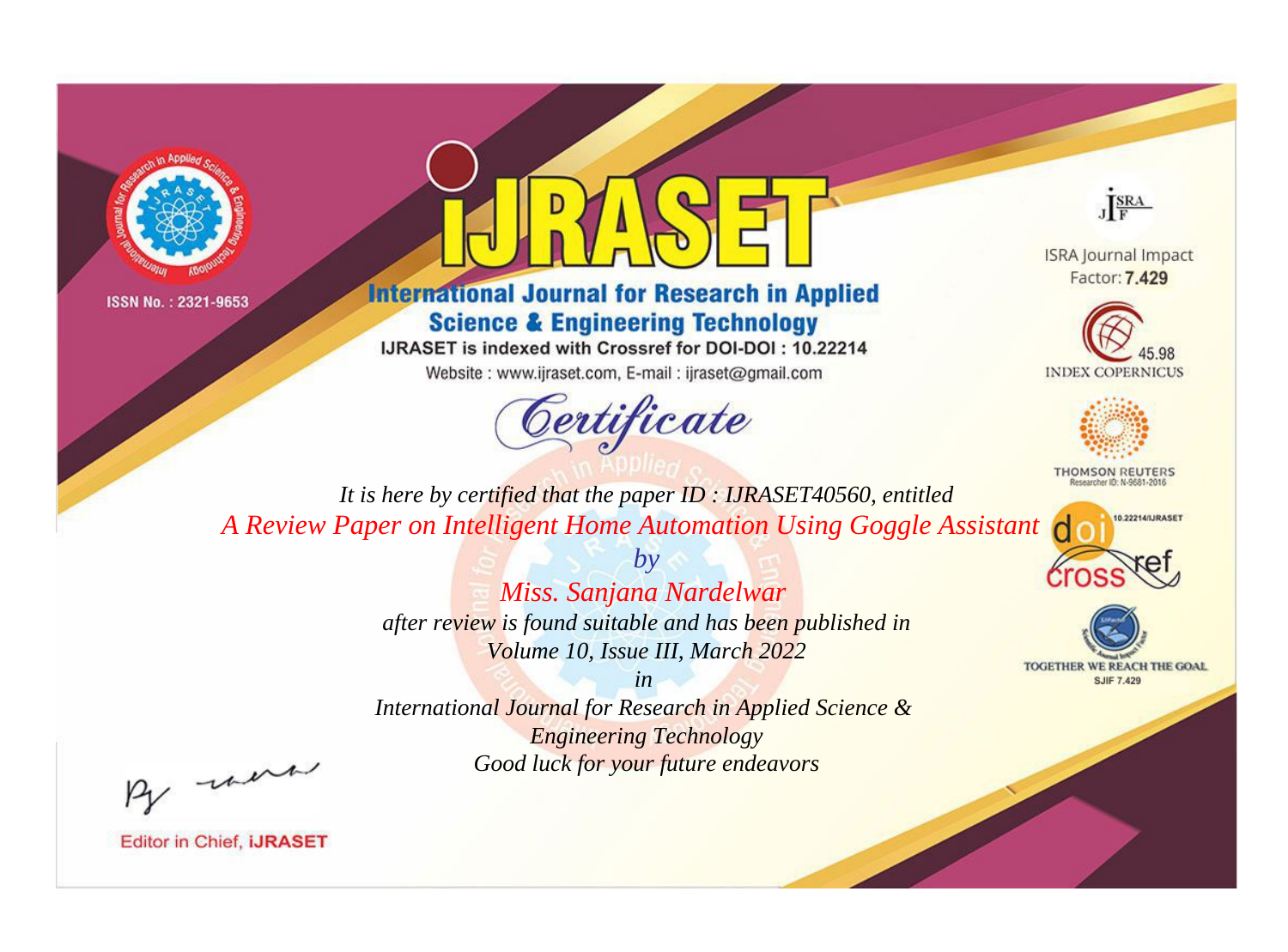



# **International Journal for Research in Applied Science & Engineering Technology**

IJRASET is indexed with Crossref for DOI-DOI: 10.22214

Website: www.ijraset.com, E-mail: ijraset@gmail.com



JERA

**ISRA Journal Impact** Factor: 7,429





**THOMSON REUTERS** 



TOGETHER WE REACH THE GOAL **SJIF 7.429** 

*It is here by certified that the paper ID : IJRASET40560, entitled A Review Paper on Intelligent Home Automation Using Goggle Assistant*

> *Mr. Saket Junghare after review is found suitable and has been published in Volume 10, Issue III, March 2022*

*by*

*in* 

*International Journal for Research in Applied Science & Engineering Technology Good luck for your future endeavors*

By morn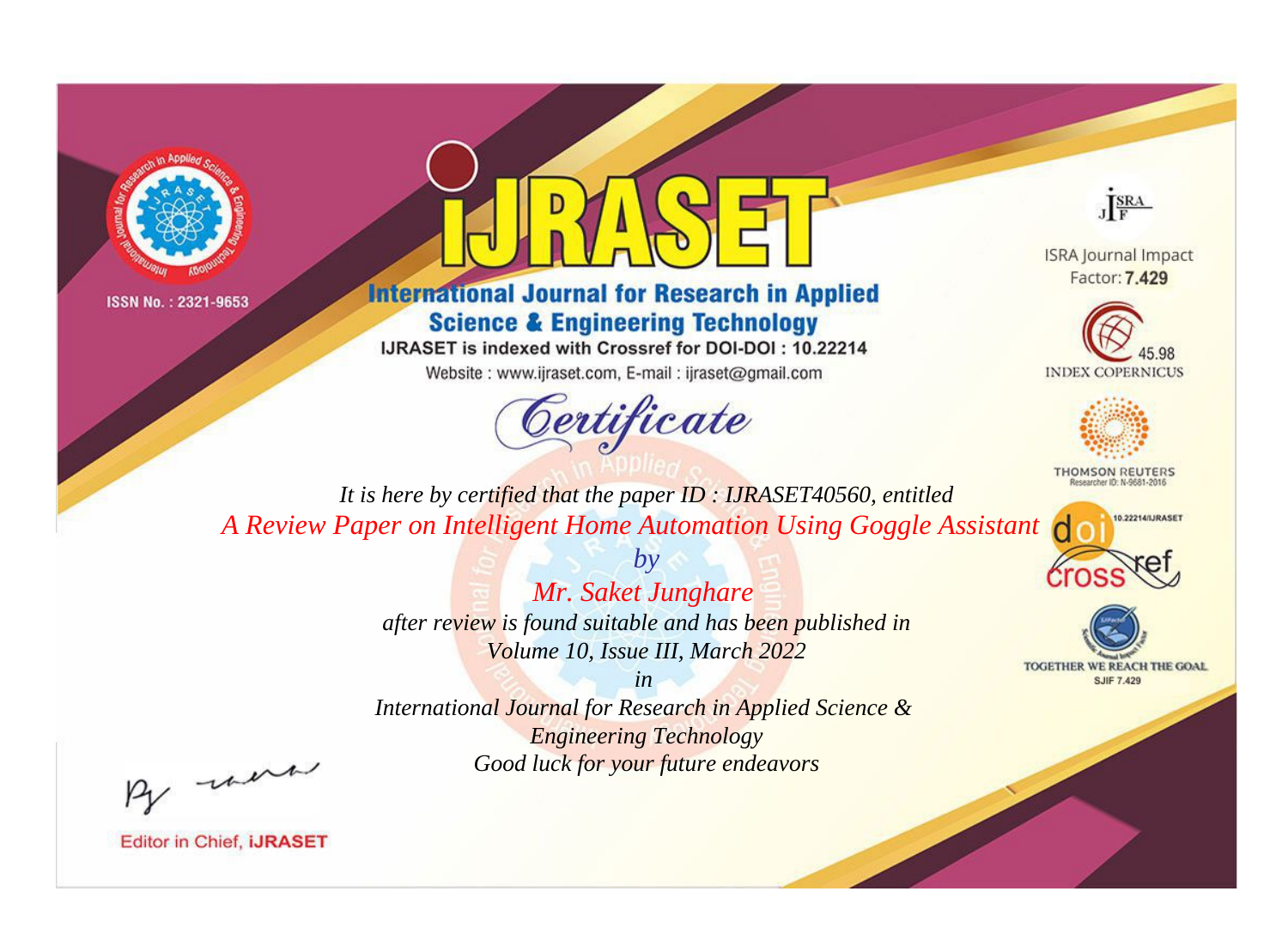



# **International Journal for Research in Applied Science & Engineering Technology**

IJRASET is indexed with Crossref for DOI-DOI: 10.22214

Website: www.ijraset.com, E-mail: ijraset@gmail.com



JERA

**ISRA Journal Impact** Factor: 7,429





**THOMSON REUTERS** 



TOGETHER WE REACH THE GOAL **SJIF 7.429** 

It is here by certified that the paper ID: IJRASET40560, entitled A Review Paper on Intelligent Home Automation Using Goggle Assistant

> Mr. Aditya Dhawale after review is found suitable and has been published in Volume 10, Issue III, March 2022

 $b\nu$ 

 $in$ International Journal for Research in Applied Science & **Engineering Technology** Good luck for your future endeavors

By morn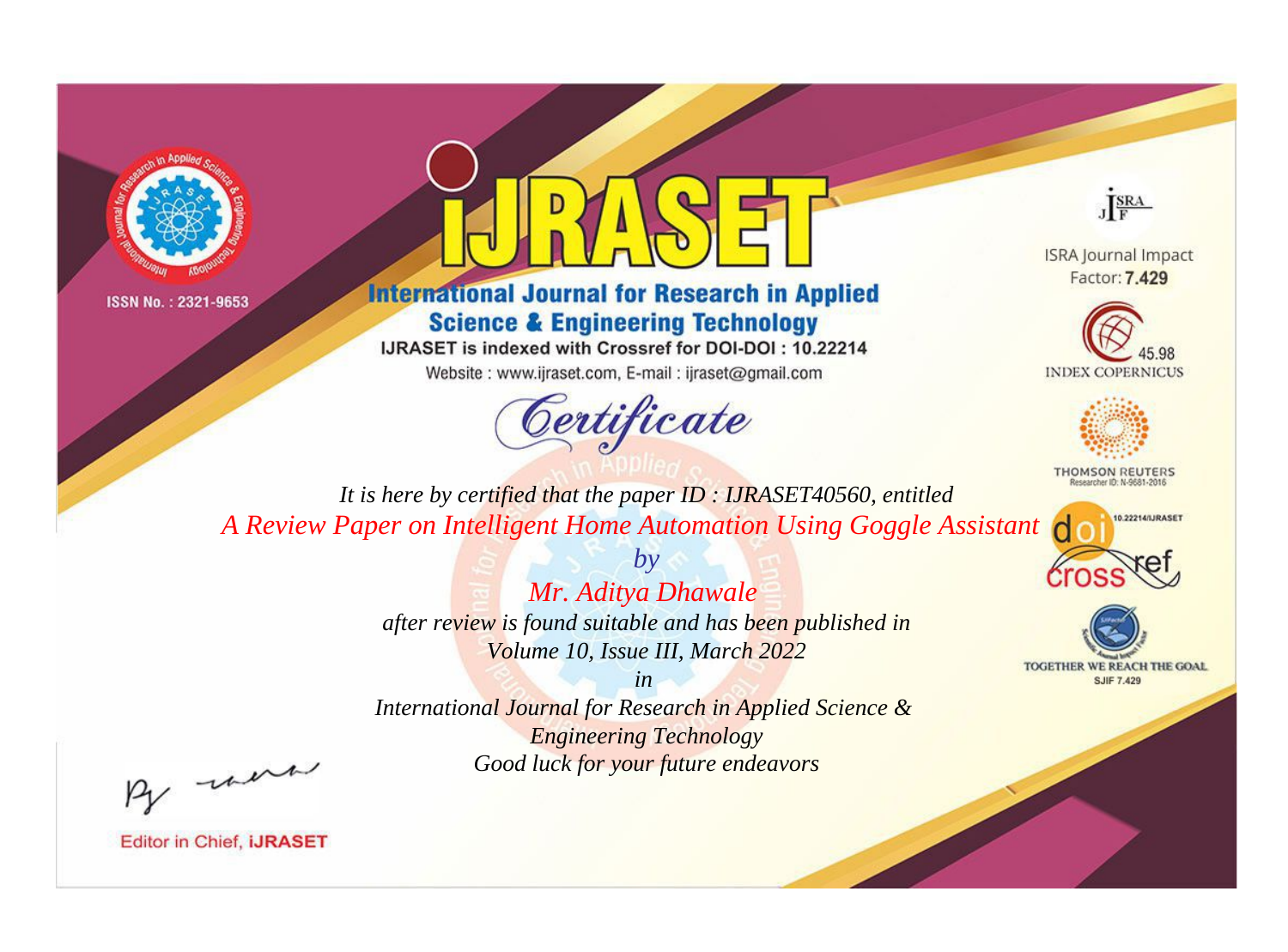



# **International Journal for Research in Applied Science & Engineering Technology**

IJRASET is indexed with Crossref for DOI-DOI: 10.22214

Website: www.ijraset.com, E-mail: ijraset@gmail.com



JERA

**ISRA Journal Impact** Factor: 7,429





**THOMSON REUTERS** 



TOGETHER WE REACH THE GOAL **SJIF 7.429** 

*It is here by certified that the paper ID : IJRASET40560, entitled A Review Paper on Intelligent Home Automation Using Goggle Assistant*

> *by Miss Nayan Gokhale after review is found suitable and has been published in*

*Volume 10, Issue III, March 2022 in International Journal for Research in Applied Science &* 

> *Engineering Technology Good luck for your future endeavors*

By morn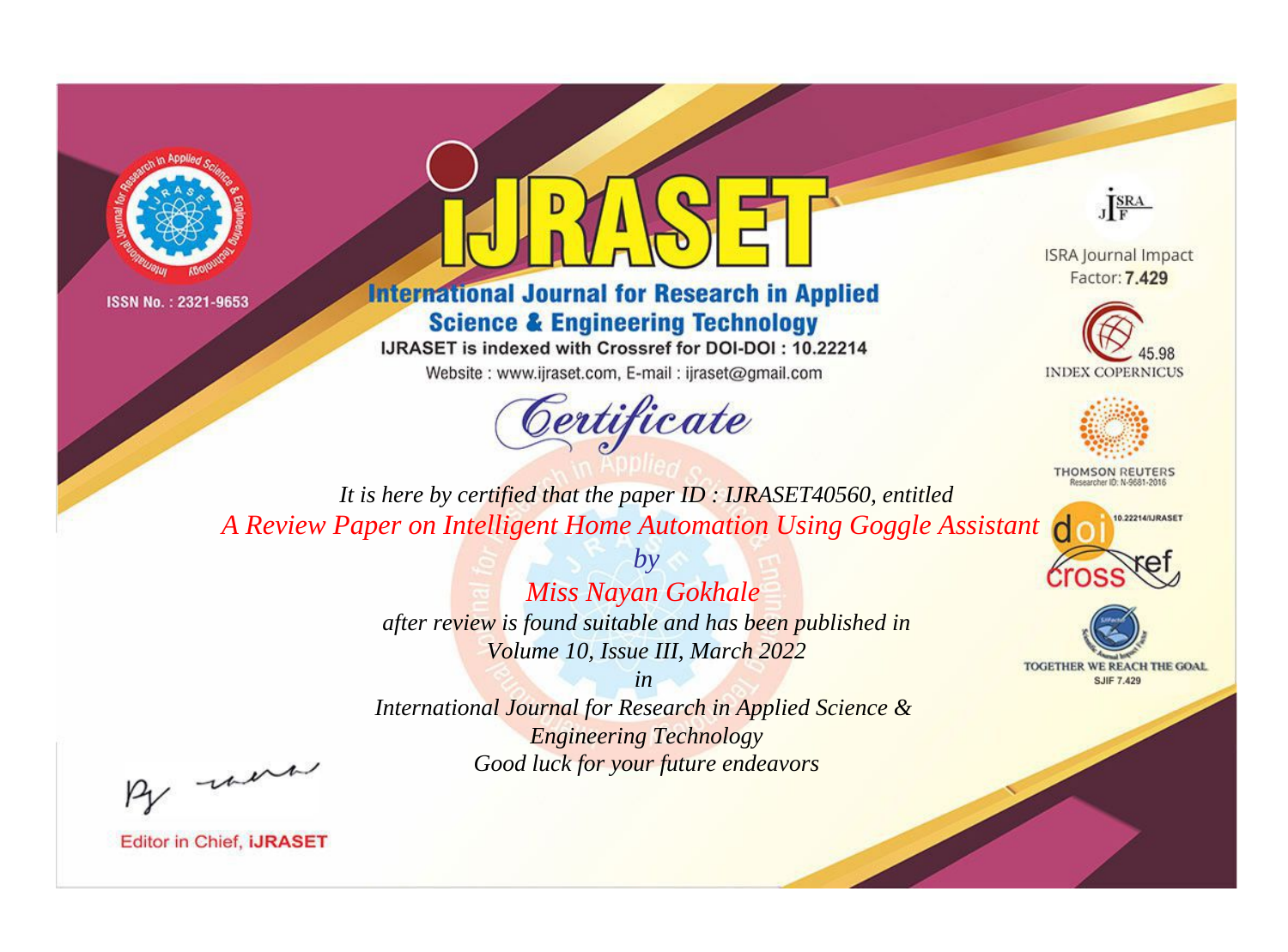



# **International Journal for Research in Applied Science & Engineering Technology**

IJRASET is indexed with Crossref for DOI-DOI: 10.22214

Website: www.ijraset.com, E-mail: ijraset@gmail.com



JERA

**ISRA Journal Impact** Factor: 7,429





**THOMSON REUTERS** 



TOGETHER WE REACH THE GOAL **SJIF 7.429** 

*It is here by certified that the paper ID : IJRASET40560, entitled A Review Paper on Intelligent Home Automation Using Goggle Assistant*

> *by Prof. Mohammad Hassan after review is found suitable and has been published in Volume 10, Issue III, March 2022*

> > *in*

*International Journal for Research in Applied Science & Engineering Technology Good luck for your future endeavors*

By morn